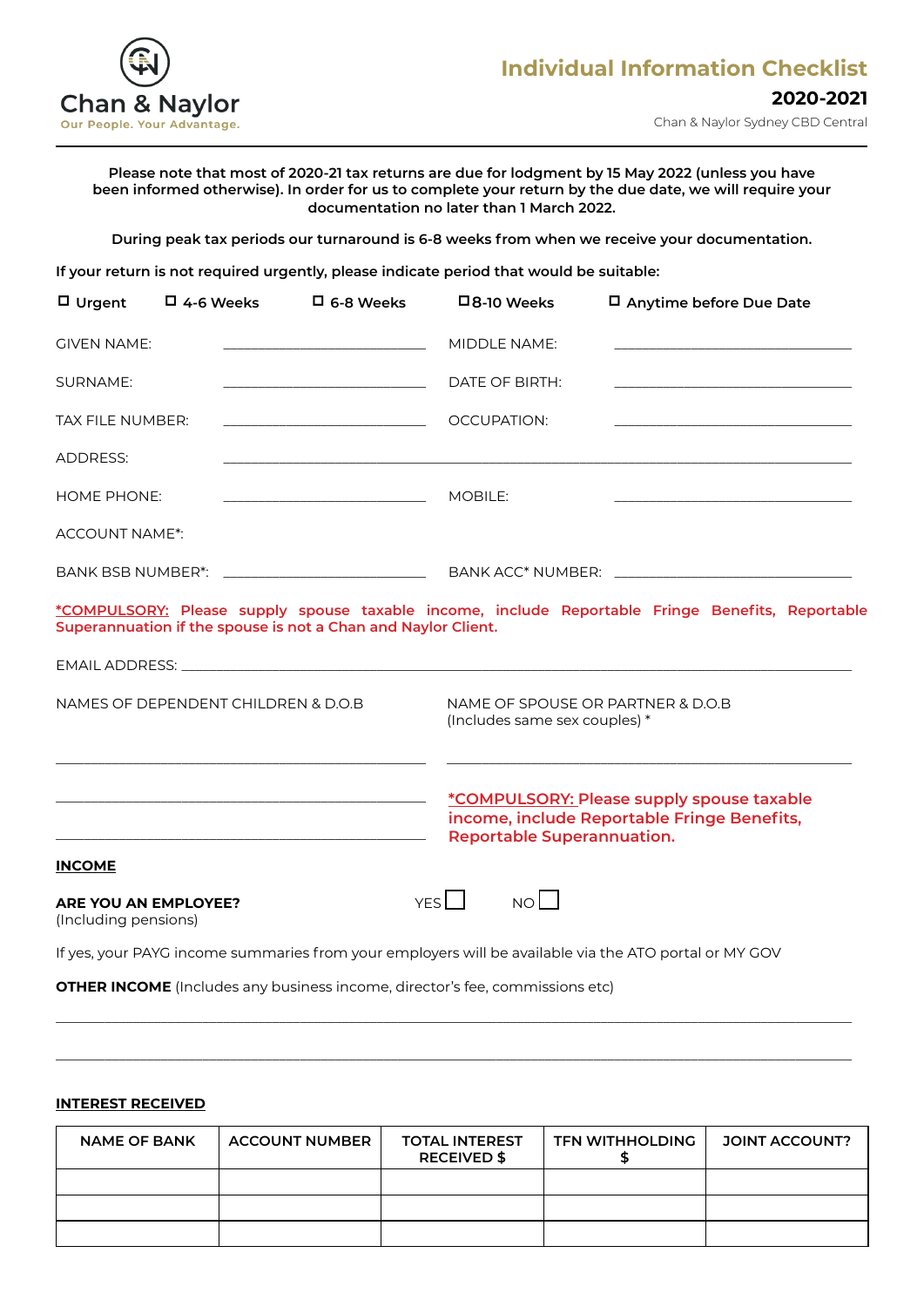#### **DIVIDENDS**

**Please provide copies of dividend statements of Income received,** including Dividend Reinvestment Plans (DRP)

| <b>NAME OF SHARES</b> | <b>NUMBER OF SHARES HELD</b> | <b>AMOUNT RECEIVED \$</b> |
|-----------------------|------------------------------|---------------------------|
|                       |                              |                           |
|                       |                              |                           |
|                       |                              |                           |
|                       |                              |                           |
|                       |                              |                           |

## **TRUST AND PARTNERSHIPS**

(Eg: BT funds, Vanguard, AXA etc) Name of trust or partnership -

Please provide **Annual Tax Statements**

#### **CAPITAL GAIN**

Did you sell any assets such as shares or property which were acquired after 20 September 1985?

 $\Box$  Applicable  $\Box$  NO  $\Box$ 

\_\_\_\_\_\_\_\_\_\_\_\_\_\_\_\_\_\_\_\_\_\_\_\_\_\_\_\_\_\_\_\_\_\_\_\_\_\_\_\_\_\_\_\_\_\_\_\_\_\_\_\_\_\_\_\_\_\_\_\_\_\_\_\_\_\_\_\_\_\_\_\_\_\_\_\_\_\_\_\_\_\_\_\_\_\_\_\_\_\_\_\_\_\_\_\_\_\_\_\_\_\_\_\_\_\_\_\_\_\_\_\_\_\_ \_\_\_\_\_\_\_\_\_\_\_\_\_\_\_\_\_\_\_\_\_\_\_\_\_\_\_\_\_\_\_\_\_\_\_\_\_\_\_\_\_\_\_\_\_\_\_\_\_\_\_\_\_\_\_\_\_\_\_\_\_\_\_\_\_\_\_\_\_\_\_\_\_\_\_\_\_\_\_\_\_\_\_\_\_\_\_\_\_\_\_\_\_\_\_\_\_\_\_\_\_\_\_\_\_\_\_\_\_\_\_\_\_\_

If yes, please provide documentation of when it was purchased/cost and also documents on sale/funds received, etc.

## **RENTAL INCOME (including AIRBNB)**

Please complete attached rental property statement at the back of this checklist.

### **EMPLOYEE SHARE/OPTION SCHEME**

Did you receive bonus shares/options from your current employer during 2019/2020?

| $\sim$ | חוח<br>$\sim$ |  |
|--------|---------------|--|
|--------|---------------|--|

If yes, please provide the related correspondences/documents received from the employer.

## **ANY OTHER INCOME**

(Any Income you have received in the financial year that does not fit into any of the above categories. Please provide details.) *Eg. Interest on any overseas bank accounts or any other foreign income received.*

\_\_\_\_\_\_\_\_\_\_\_\_\_\_\_\_\_\_\_\_\_\_\_\_\_\_\_\_\_\_\_\_\_\_\_\_\_\_\_\_\_\_\_\_\_\_\_\_\_\_\_\_\_\_\_\_\_\_\_\_\_\_\_\_\_\_\_\_\_\_\_\_\_\_\_\_\_\_\_\_\_\_\_\_\_\_\_\_\_\_\_\_\_\_\_\_\_\_\_\_\_\_\_\_\_\_\_\_\_\_\_\_\_\_ \_\_\_\_\_\_\_\_\_\_\_\_\_\_\_\_\_\_\_\_\_\_\_\_\_\_\_\_\_\_\_\_\_\_\_\_\_\_\_\_\_\_\_\_\_\_\_\_\_\_\_\_\_\_\_\_\_\_\_\_\_\_\_\_\_\_\_\_\_\_\_\_\_\_\_\_\_\_\_\_\_\_\_\_\_\_\_\_\_\_\_\_\_\_\_\_\_\_\_\_\_\_\_\_\_\_\_\_\_\_\_\_\_\_ \_\_\_\_\_\_\_\_\_\_\_\_\_\_\_\_\_\_\_\_\_\_\_\_\_\_\_\_\_\_\_\_\_\_\_\_\_\_\_\_\_\_\_\_\_\_\_\_\_\_\_\_\_\_\_\_\_\_\_\_\_\_\_\_\_\_\_\_\_\_\_\_\_\_\_\_\_\_\_\_\_\_\_\_\_\_\_\_\_\_\_\_\_\_\_\_\_\_\_\_\_\_\_\_\_\_\_\_\_\_\_\_\_\_

**Do you have any assets over \$50,000AUD outside of Australia?** YES YES NO

| V<br>$\sim$ |  |  |  |
|-------------|--|--|--|
|-------------|--|--|--|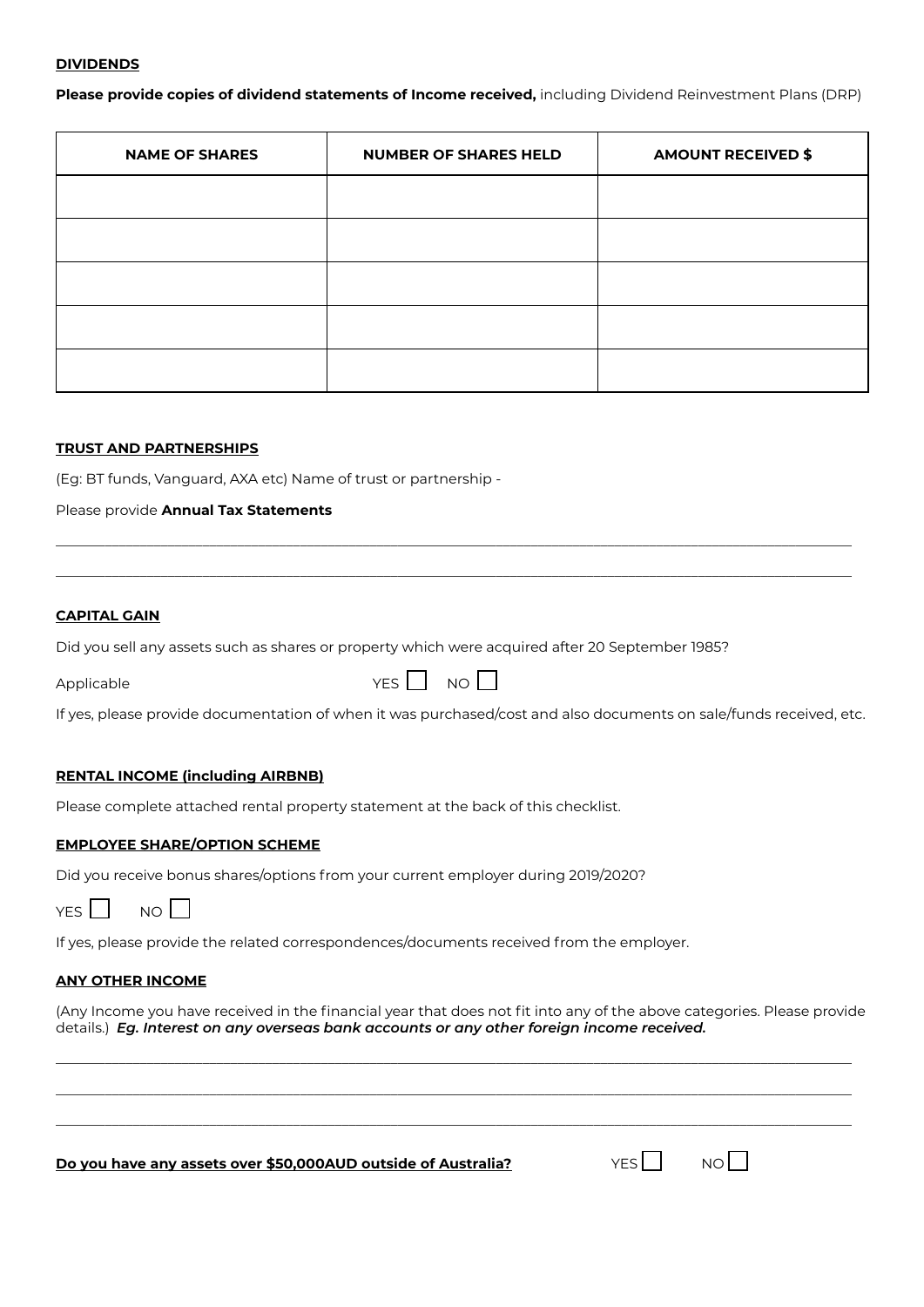### **DEDUCTIONS**

#### **Please ensure you are able to substantiate all claims, even if less than \$300.**

#### **MOTOR VEHICLE**

Did you use your own car for business/work purposes through the year?  $YES \Box NO$ 

If yes, then please provide one of the following:

**Log Book Method- Business % use** (Please ensure you keep a log book for a continuous period of 12 weeks)

Please provide details of all expenses you incurred over the financial year including **fuel, repairs/maintenance, registration/Insurance** etc. In a spread sheet or itemised form and attach it to this checklist.

If you have a loan for the vehicle, please provide figures of your lease payments.

#### **OR**

### **Kilometres Method**

You haven't kept a log book but use your car for work. Let us know how many kilometres you would have travelled for work. The maximum the tax office allows you to claim is 5000 Kilometres.

| <b>Car Registration Number:</b> |       |      |  |  |
|---------------------------------|-------|------|--|--|
| <b>Kilometres:</b>              |       |      |  |  |
| <b>WORK UNIFORM</b>             |       |      |  |  |
| Do you wear:                    | YES I | NOLI |  |  |
| $\cdot$ Protective clothing     |       |      |  |  |

- Uniform with a company logo
- Occupation specific clothing

If yes, were you out of pocket through the year for purchasing any new items. (If so please provide details) Laundering and dry cleaning of clothing listed above are claimable.

\_\_\_\_\_\_\_\_\_\_\_\_\_\_\_\_\_\_\_\_\_\_\_\_\_\_\_\_\_\_\_\_\_\_\_\_\_\_\_\_\_\_\_\_\_\_\_\_\_\_\_\_\_\_\_\_\_\_\_\_\_\_\_\_\_\_\_\_\_\_\_\_\_\_\_\_\_\_\_\_\_\_\_\_\_\_\_\_\_\_\_\_\_\_\_\_\_\_\_\_\_\_\_\_\_\_\_\_\_\_\_\_\_\_

\_\_\_\_\_\_\_\_\_\_\_\_\_\_\_\_\_\_\_\_\_\_\_\_\_\_\_\_\_\_\_\_\_\_\_\_\_\_\_\_\_\_\_\_\_\_\_\_\_\_\_\_\_\_\_\_\_\_\_\_\_\_\_\_\_\_\_\_\_\_\_\_\_\_\_\_\_\_\_\_\_\_\_\_\_\_\_\_\_\_\_\_\_\_\_\_\_\_\_\_\_\_\_\_\_\_\_\_\_\_\_\_\_\_

### **SELF EDUCATION**

| Fees (Excluding HECS/HELP debt) |  |                                                                                  |  |  |  |
|---------------------------------|--|----------------------------------------------------------------------------------|--|--|--|
|                                 |  |                                                                                  |  |  |  |
| Books/Stationery/Consumables    |  |                                                                                  |  |  |  |
| Travel                          |  |                                                                                  |  |  |  |
| Internet                        |  | Amount per month__________________ Percentage used for work _____________        |  |  |  |
| Home Office Hour                |  | Hours per week ____________________ How many weeks _____________________________ |  |  |  |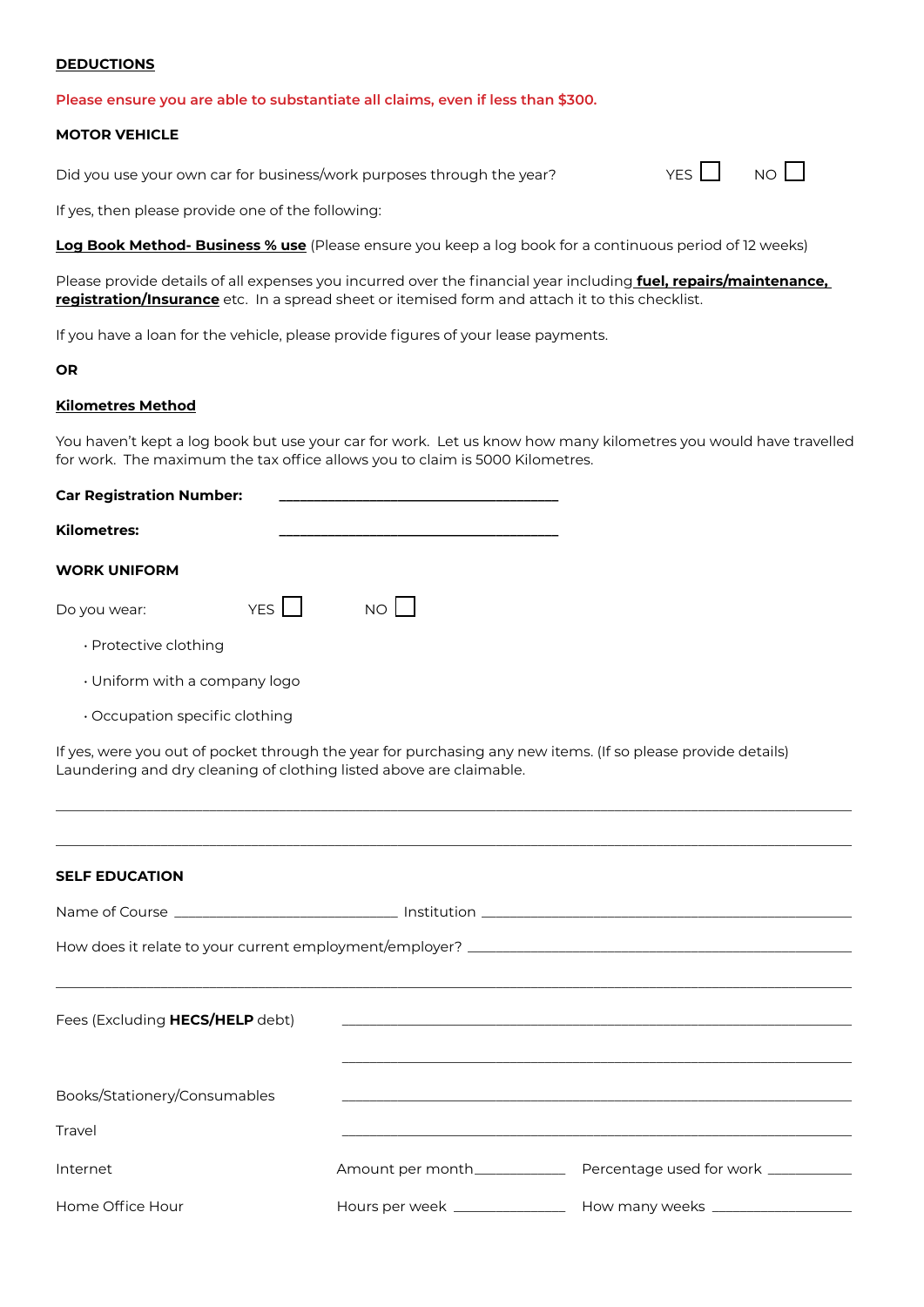# **OTHER WORK RELATION DEDUCTIONS**

| Union fees/Professional bodies<br>(List names and amounts)                                             |                                 |                                                                                                                       |
|--------------------------------------------------------------------------------------------------------|---------------------------------|-----------------------------------------------------------------------------------------------------------------------|
| Diary/Printing/Postage/Stationery                                                                      |                                 |                                                                                                                       |
| <b>Books and Journals</b>                                                                              |                                 |                                                                                                                       |
| Seminar costs                                                                                          |                                 |                                                                                                                       |
| Sickness & Accident Insurance/<br>Income protection<br>(Please supply a copy of the policy             |                                 |                                                                                                                       |
| Internet                                                                                               | Amount per month__________      | Percentage used for work __________                                                                                   |
| Home Office Hours from<br>01/07/2020 to 30/06/2021                                                     | Hours per week ________________ |                                                                                                                       |
| Mobile Phone                                                                                           | Amount per month __________     | Percentage used for work __________                                                                                   |
| Outdoor workers<br>(Sunglasses/Sunscreen/Hats)                                                         | Amount ______________________   | Percentage used for work ___________                                                                                  |
| Tools & Equipment-Over \$300<br>(List dates & percentage used<br>or work purpose)                      |                                 |                                                                                                                       |
| <b>OTHER</b><br>(Costs you incurred that was directly related to your job.)<br>Please provide details: |                                 |                                                                                                                       |
| Income Protection Insurance                                                                            | YES <sup>I</sup><br>$NO$        |                                                                                                                       |
| <b>GIFTS OR DONATIONS</b>                                                                              |                                 |                                                                                                                       |
| the organistaion and the amount donated. (This includes School Building Fund donations)                |                                 | Voluntary gifts of \$2 of more made to a Deductible Gift Recipient (DGR) Status Organization, please list the name of |
|                                                                                                        |                                 |                                                                                                                       |

| <b>TAX OFFSETS</b>                                                                                 |            |                 |            |  |  |
|----------------------------------------------------------------------------------------------------|------------|-----------------|------------|--|--|
| <b>PRIVATE HEALTH INSURANCE</b>                                                                    |            |                 |            |  |  |
| Do you have private health Insurance?                                                              | YES I      | NO L            |            |  |  |
| Please confirm all your family members (including your spouse and children were covered by private |            |                 |            |  |  |
| health insurance hospital cover                                                                    | <b>YFS</b> | NO <sub>1</sub> |            |  |  |
| <b>SPOUSE OR PARTNERS TAXABLE INCOME*</b>                                                          |            |                 |            |  |  |
| (Includes same sex couples)                                                                        |            |                 |            |  |  |
| NO II<br>YFS I<br>Did you have a spouse/partner for the full financial year?                       |            |                 |            |  |  |
| Does your spouse/partner receive any benefits from Centrelink?                                     |            |                 | <b>YFS</b> |  |  |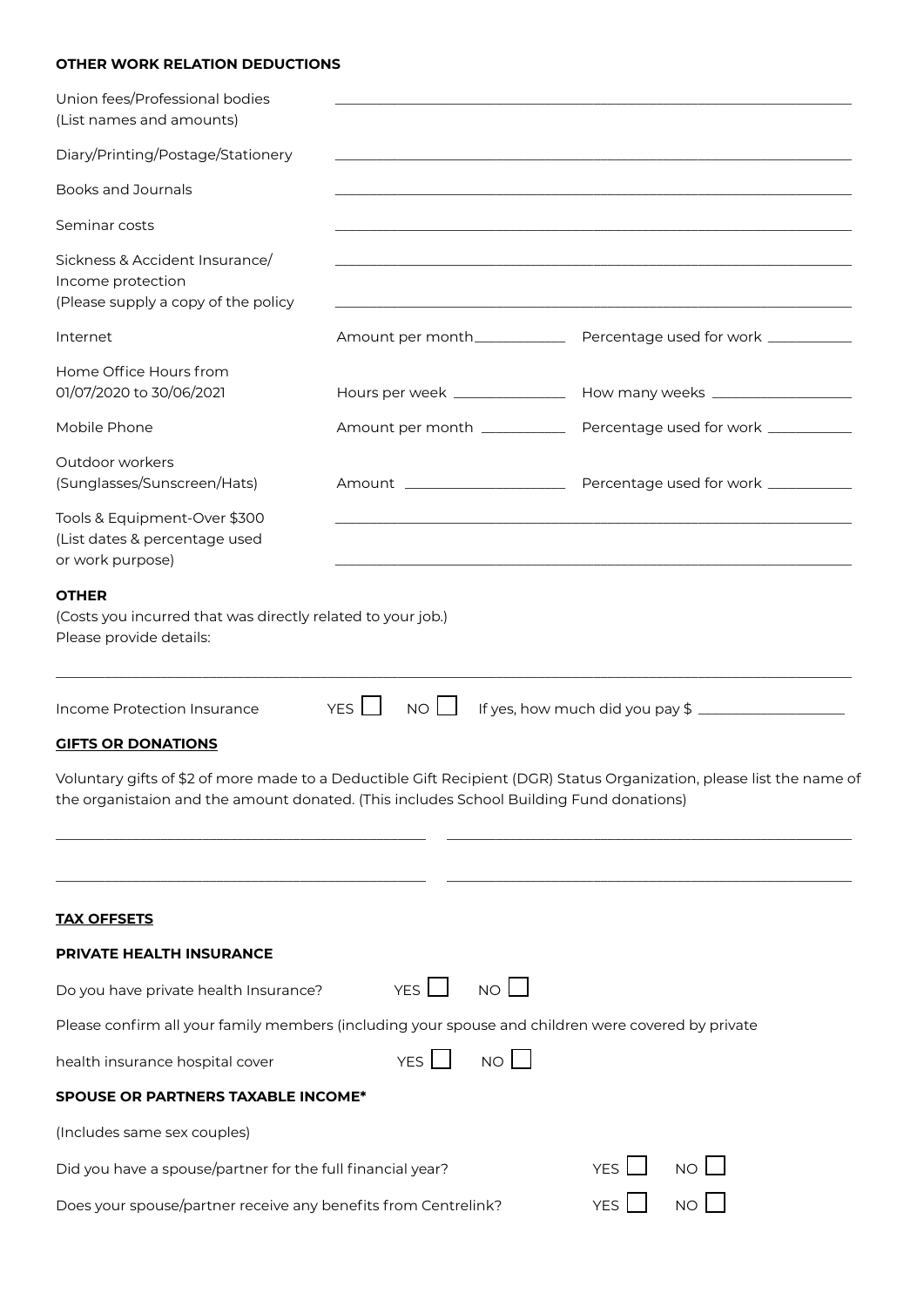# **What was your spouse or partner's taxable income\*: \$** \_\_\_\_\_\_\_\_\_\_\_\_\_\_\_\_\_\_\_\_\_\_\_\_\_\_\_\_\_\_\_\_\_\_\_\_\_\_\_\_\_\_\_\_\_\_\_\_\_\_

**(Please supply a copy of their PAYG Summary/Group certificate)**

**\*Compulsory**

### **SUPERANNUATION**

a) Please provide details of contributions you made to your superannuation for the financial year, if any.

\_\_\_\_\_\_\_\_\_\_\_\_\_\_\_\_\_\_\_\_\_\_\_\_\_\_\_\_\_\_\_\_\_\_\_\_\_\_\_\_\_\_\_\_\_\_\_\_\_\_\_\_\_\_\_\_\_\_\_\_\_\_\_\_\_\_\_\_\_\_\_\_\_\_\_\_\_\_\_\_\_\_\_\_\_\_\_\_\_\_\_\_\_\_\_\_\_\_\_\_\_\_\_\_\_\_\_\_\_\_\_\_\_\_

\_\_\_\_\_\_\_\_\_\_\_\_\_\_\_\_\_\_\_\_\_\_\_\_\_\_\_\_\_\_\_\_\_\_\_\_\_\_\_\_\_\_\_\_\_\_\_\_\_\_\_\_\_\_\_\_\_\_\_\_\_\_\_\_\_\_\_\_\_\_\_\_\_\_\_\_\_\_\_\_\_\_\_\_\_\_\_\_\_\_\_\_\_\_\_\_\_\_\_\_\_\_\_\_\_\_\_\_\_\_\_\_\_\_

\_\_\_\_\_\_\_\_\_\_\_\_\_\_\_\_\_\_\_\_\_\_\_\_\_\_\_\_\_\_\_\_\_\_\_\_\_\_\_\_\_\_\_\_\_\_\_\_\_\_\_\_\_\_\_\_\_\_\_\_\_\_\_\_\_\_\_\_\_\_\_\_\_\_\_\_\_\_\_\_\_\_\_\_\_\_\_\_\_\_\_\_\_\_\_\_\_\_\_\_\_\_\_\_\_\_\_\_\_\_\_\_\_\_

\_\_\_\_\_\_\_\_\_\_\_\_\_\_\_\_\_\_\_\_\_\_\_\_\_\_\_\_\_\_\_\_\_\_\_\_\_\_\_\_\_\_\_\_\_\_\_\_\_\_\_\_\_\_\_\_\_\_\_\_\_\_\_\_\_\_\_\_\_\_\_\_\_\_\_\_\_\_\_\_\_\_\_\_\_\_\_\_\_\_\_\_\_\_\_\_\_\_\_\_\_\_\_\_\_\_\_\_\_\_\_\_\_\_

b) Have you made superannuation contributions on behalf of your spouse?

## **OTHER**

Any other information that we should be aware of: i.e. you are not entitled to Medicare Benefit, you are a student etc.

\_\_\_\_\_\_\_\_\_\_\_\_\_\_\_\_\_\_\_\_\_\_\_\_\_\_\_\_\_\_\_\_\_\_\_\_\_\_\_\_\_\_\_\_\_\_\_\_\_\_\_\_\_\_\_\_\_\_\_\_\_\_\_\_\_\_\_\_\_\_\_\_\_\_\_\_\_\_\_\_\_\_\_\_\_\_\_\_\_\_\_\_\_\_\_\_\_\_\_\_\_\_\_\_\_\_\_\_\_\_\_\_\_\_

\_\_\_\_\_\_\_\_\_\_\_\_\_\_\_\_\_\_\_\_\_\_\_\_\_\_\_\_\_\_\_\_\_\_\_\_\_\_\_\_\_\_\_\_\_\_\_\_\_\_\_\_\_\_\_\_\_\_\_\_\_\_\_\_\_\_\_\_\_\_\_\_\_\_\_\_\_\_\_\_\_\_\_\_\_\_\_\_\_\_\_\_\_\_\_\_\_\_\_\_\_\_\_\_\_\_\_\_\_\_\_\_\_\_

**Please ensure that the information you have supplied is correct. The onus is on you the taxpayer to be able to / substantiate the information that you have supplied.**

**SIGNED:**\_\_\_\_\_\_\_\_\_\_\_\_\_\_\_\_\_\_\_\_\_\_\_\_\_\_\_\_\_\_\_\_\_\_\_\_\_\_ **DATE:** \_\_\_\_\_\_\_\_\_\_\_\_\_\_\_\_\_\_\_\_\_\_\_\_\_\_\_\_\_\_\_\_\_\_\_\_\_\_\_\_\_\_\_\_

**Please mail your completed forms and supporting documentation (copies of the originals are sufficient) to:**



# **Chan & Naylor Sydney CBD Central**

**Suite 1/102 Level 1, 276 Pitt Street Sydney NSW 2000 Tel: 02 8651 8000 | Fax: 8213 9222 www.chan-naylor.com.au**

**A postage fee will be added to your invoice upon the return of bulky items.**